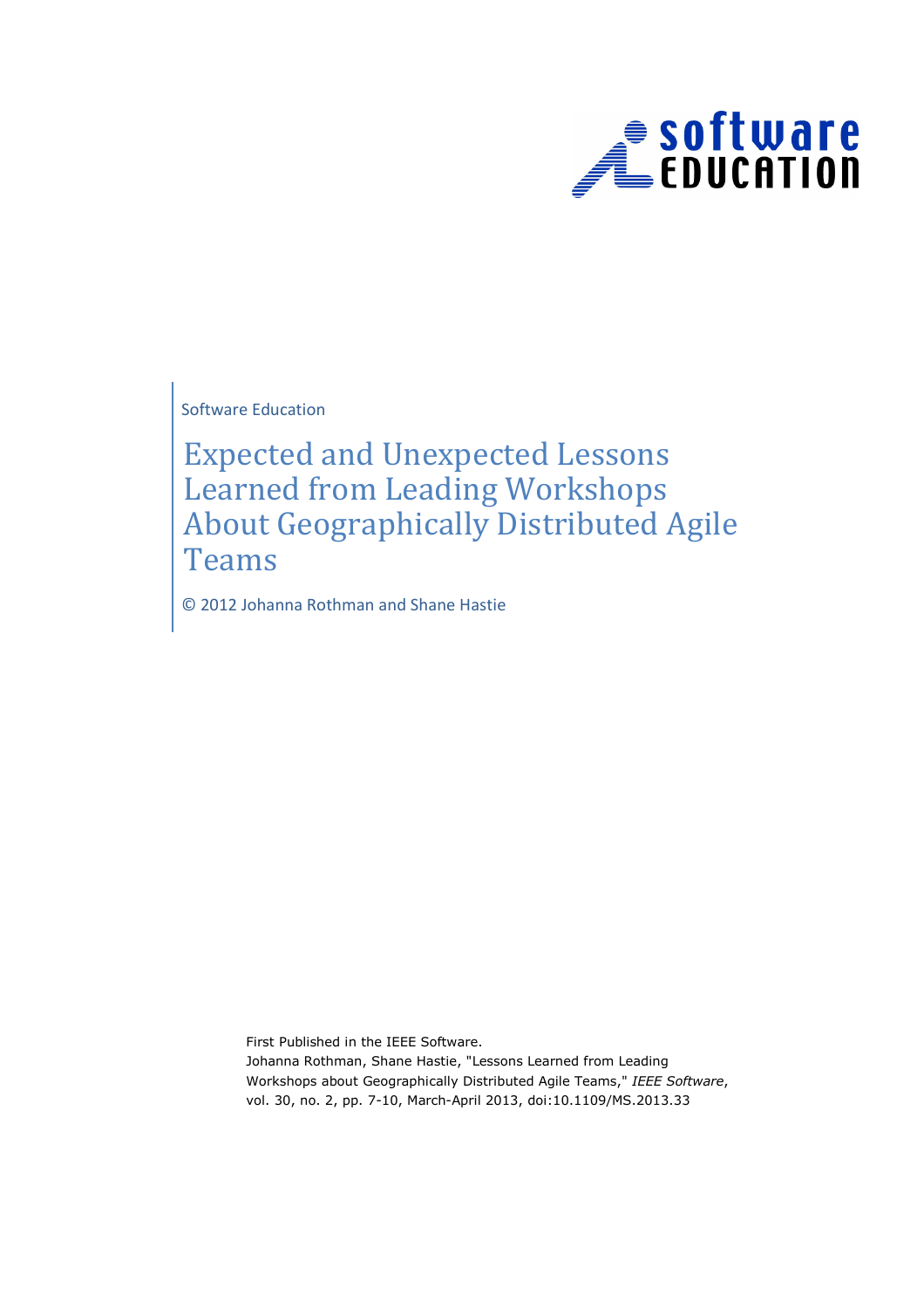

# **Expected and Unexpected Lessons Learned from Leading Workshops About Geographically Distributed Agile Teams**

© 2012 Johanna Rothman and Shane Hastie

We have been teaching workshops about geographically distributed agile teams together and separately since March 2011. In that time, we have led the workshops singly and jointly in New Zealand, Australia, Israel, Germany, multiple times in the United States, Saudi Arabia, and Canada. It doesn't matter where we lead the workshops. It doesn't matter where the project leaders or the company senior managers are. We hear many of the same stories.

There are some common factors which we've encountered. The players vary, the context is often different but underneath there are a set of common mistakes and some success factors that we have seen. In this paper we bring these common aspects together into a set of lessons learned, with some concrete advice on how to avoid the mistakes and leverage and amplify the successes.

We separated these lessons into project lessons, management lessons and culture lessons.

First, the project lessons.

#### **Project Lesson 1: "We thought Scrum would work."**

Almost every project manager or lead who participated in our workshops started off by saying, "We thought Scrum would work." Scrum is a wonderful project management framework. And, it's designed for a 5-7 person cross-functional co-located team. Because our participants have geographically distributed projects, they fail the co-location test.

But more importantly, almost all of these teams are part of a larger effort: a program of work. A program is the coordination of several related projects to meet one larger business objective (1). (Note that a program of projects is different from a computer program!) Because the program requires coordination and risk management across the teams, and within the organization, and Scrum by itself only provides Scrum of Scrums, the program doesn't have sufficient coordination and risk management. Does that mean Scrum can't work? No. It means that extending Scrum to a new-to-agile geographically distributed team is non-trivial.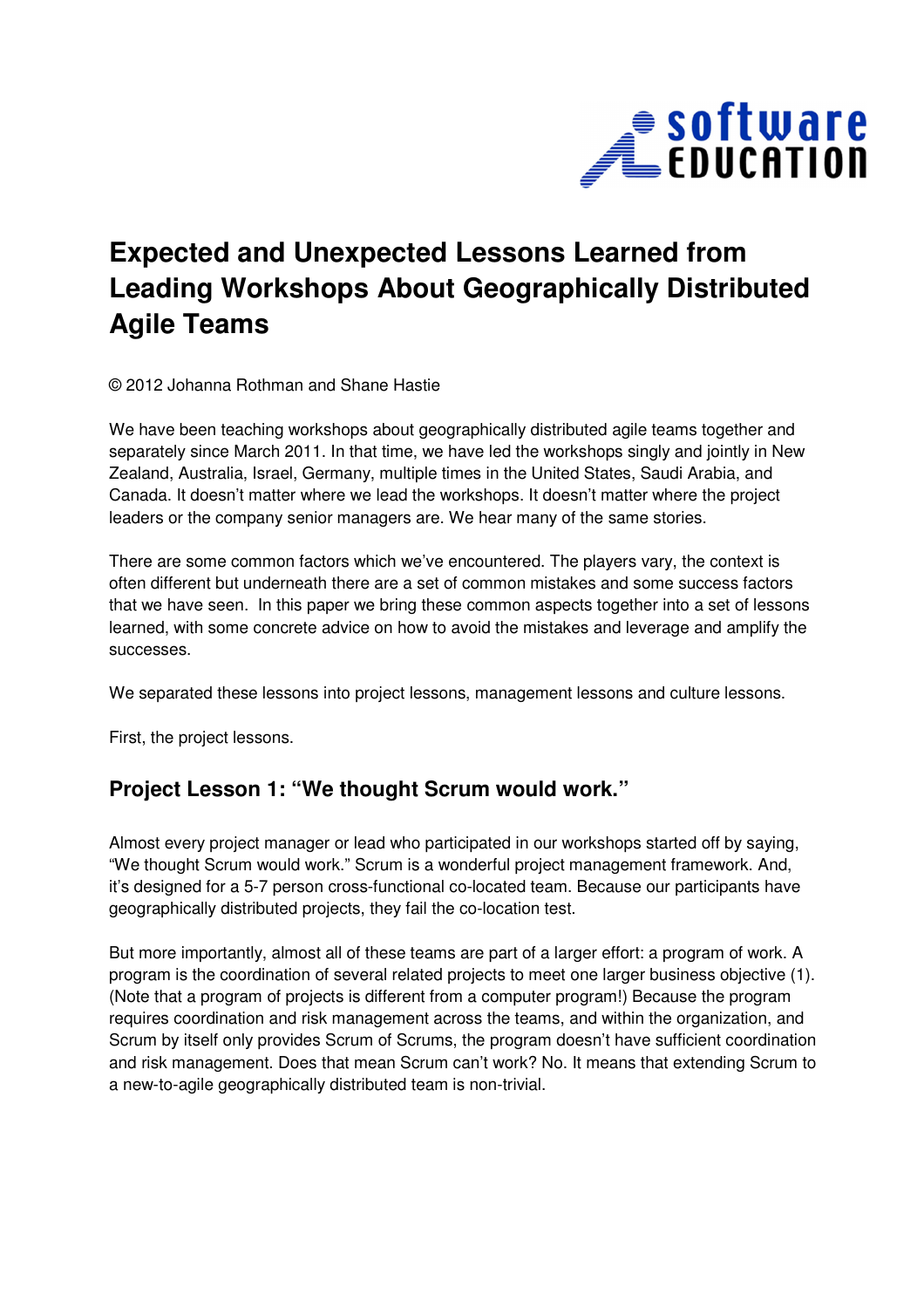

There are a number of scaled agile models which have been identified, and they offer some good advice in terms of going beyond the small, co-located team that has been described as the agile "sweet spot" Kruchten (2), Rothman (3). Finding the right scaling structure for your project and environment will take some experimentation, use agile approaches to experiment and adapt to find what fits best for you.

### **Project Lesson #2: "We'll make a cross-functional team out of these people."**

One of the reasons Scrum didn't work was because senior management said, "Go do Scrum with these people from these silo'd teams. We'll give you testers in India, developers in Germany, developers in Sweden, developers in Israel, product owners in Brazil, business analysts in North Carolina, Scrum Masters in California. We empower you to make yourselves a team."

This is an example of just one of the geographically distributed teams we met. In this case, the developers were pretty close in time zones. But they were far away from their product owner and their business analyst. At least, they were close to their tester, their one lonely and undereducated tester.

Even when collocated it takes time and effort for a group of individuals to become a team, this is harder and takes longer if they start out distributed. Put in the effort and time to allow people to get to know each other so they can truly form a team.

We thought people knew Tuckman's model of Form/Storm/Norm/Perform (4). The model says that people need time to get to know each other to work together as a team, and that teams have stages that they proceed through. If you don't take the time to form, you spend a lot of time in storming, and never get to norming, never mind performing.

The team members we met do know the model. But the managers who create these far apart distributed teams appear to be unfamiliar with Tuckman's model or have forgotten that teams need the time to get to know each other.

Why did the managers forget? We suspect it's because the managers work with each other all the time. That is, the managers continue to work with their peers on an ongoing basis. The managers' team doesn't change, however the project teams do change, often out of sight of the managers who inflict the change.

The more time zones apart the team members are, the longer it takes to form a team. Teams need interaction to be able to storm – to figure out their collaboration process, their ways of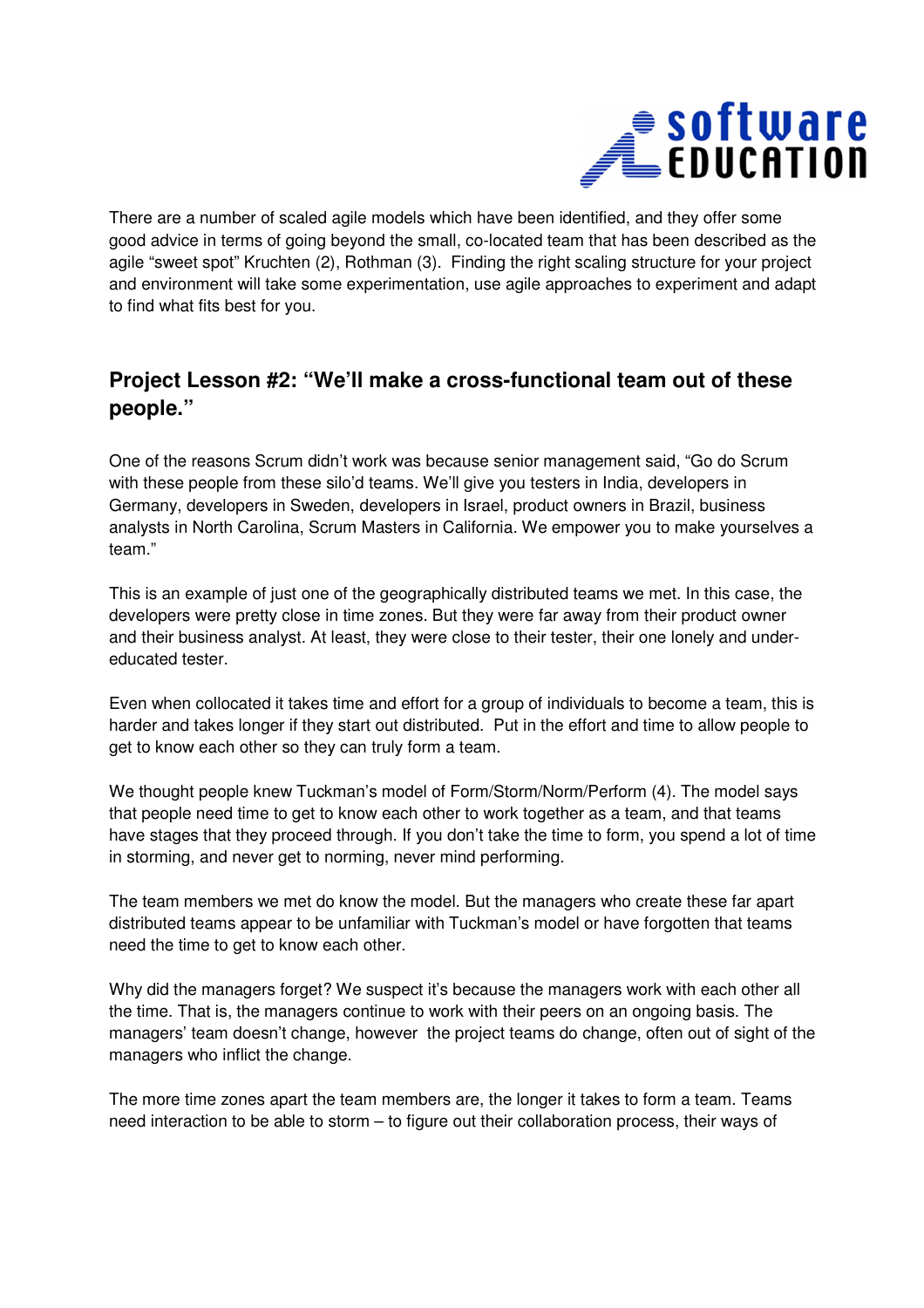

communicating, their shared norms. The harder it is to storm—the effect of many time zones the longer it takes to get to norming. If you want to get to performing, it's much easier if people travel to meet each other.

# **Project Lesson #3: No matter how much it costs to bring people together at least once, it will always be cheaper than the cost of not doing so**

The teams that traveled to meet each other succeeded better than the teams that didn't travel. In every single case.

We developed our workshop together as a geographically distributed pair. But we developed it after meeting each other, after establishing trust, and after seeing how we each worked. We met each other first, before deciding to work together remotely (Boston and New Zealand).

What astonished us was how many senior management teams flung people together, called them a team, and gave them no chance to establish trust before entrusting multi-million dollar efforts to a team. When our workshop participants asked for travel budgets, they were told there was no money for travel.

It seems crazy to us that there is no money to bring seven to ten people together to break bread for a week to learn how to work together so you can ensure the work of a project team. Or, if those people are a program team, so they can bring the program charter and vision back to their respective locations and spread the trust.

In every case, the teams who spent the money and traveled at the beginning of the project to establish trust enjoyed a project with fewer misunderstandings and a product with fewer defects. The return on investment of the relatively small amount of money spent bringing the teams together could be measured in better collaboration, shortened decision making cycles, less misunderstandings and rework and higher quality products with shorter time to market.

## **Management Lesson #1: Don't underpower the infrastructure in "remote" locations**

We heard astonishing stories of how the "remote" teams did not have the same access to tools, sources, knowledge and talent as the teams closer to headquarters. The closer the teams were to the senior management teams, to the headquarters, the more likely the teams were to be properly funded. This automatically creates an "us and them" distance between the groups, and disadvantages the whole team.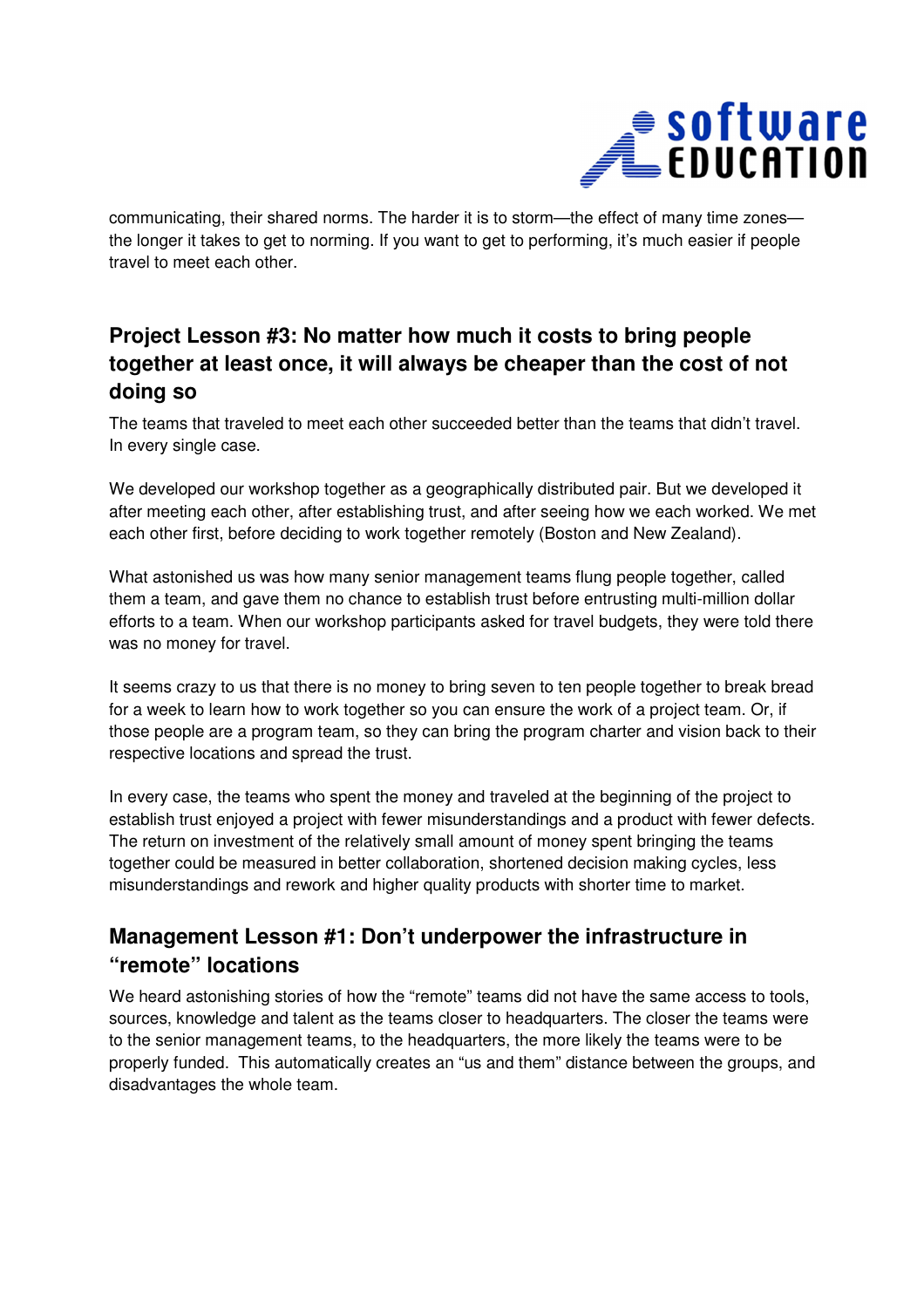

With distributed teams the mere ability to collaborate is determined by the tools available to the members with the lowest capability – it doesn't help having multi-megabit having fibre-to-theoffice in one location if another is restricted to a single dialup line shared between 8 people. A daily standup over a Skype call that drops out every 40 seconds just frustrates everyone involved, and people quickly stop trying to communicate.

# **Management Lesson #2: Don't select the testers to be 12 hours away from the developers to save money**

Managers too often selected testers to be 12 hours away from the developers because they do not understand that building software is a creative design activity. Unfortunately, some managers think that software is a manufacturing activity. As long as managers think of software as construction, they will believe that they can make cost-based decisions. The managers thought they were saving money on testing. In reality, they were costing the project time and money, confusing project cost and labor cost (5).

Distributing work to reduce cost is one of the worst reasons to form distributed teams. Examine why the team are being distributed and ensure the goals are actually achievable.

## **Management Lesson #3: Managers can't keep their hands off the people and their hands on the project portfolio**

As soon as you have a geographically distributed team, it's crucial to manage the project portfolio and have work flow through the team. The team has to learn to work together. Moving people on and off the team disturbs the team and makes it difficult for the team to succeed at all. But many of the people we met had managers who were accustomed to picking people up and moving them around the organization. These managers were not accustomed to managing the project portfolio.

The managers were now hit with a double whammy. They had to leave the team alone to complete project work either in flow or in an iteration, and they had to manage the project portfolio (6). These two challenges often drive the managers into such chaos that they found it difficult to continue to support the transition to agile. So, just about the time the team discovered its stride, the managers are ready to stop the transition to agile, because the managers can't take the transparency. It's enough to make everyone berserk.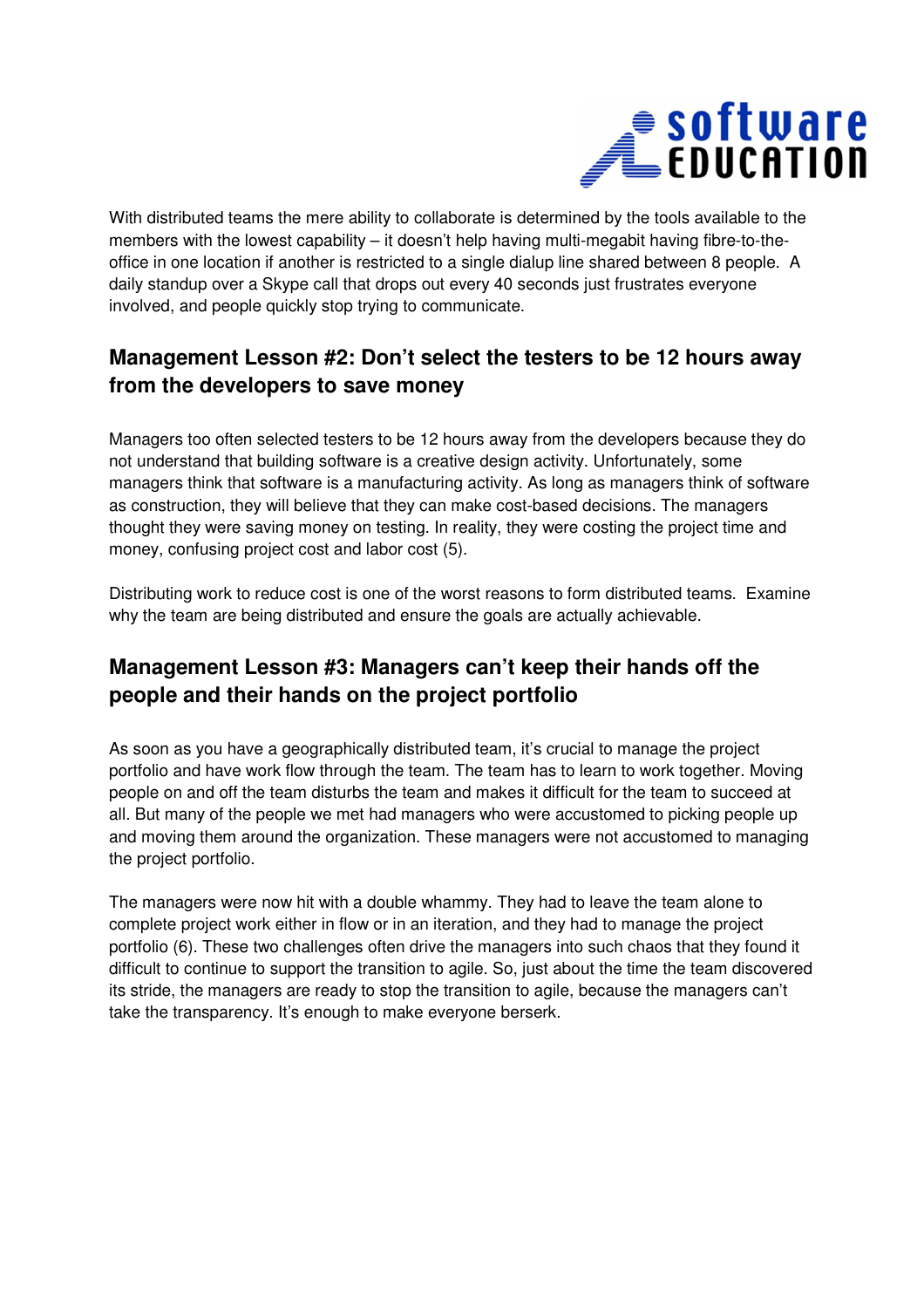

#### **Culture Lesson #1: Different is not wrong, but it takes conscious effort to overcome the built in bias**

People are all different, and in distributed teams we often compound those differences because we take people who would otherwise most likely never come across one another and tell them "you're now a team – work together productively right now!"

We all bring our background, biases, experiences, history and our culture with us – these things make us who we are. In your home culture there are hundreds of unwritten rules of behaviour that "everyone knows." We understand the social norms, the unspoken hierarchies, even the simple things like which cutlery to use (or not use) depending on the meal being served.

When we create distributed teams, the members don't have the same understanding of each other's culture. Our natural tendency is to assume that everyone has the same set of unwritten norms as we do. Of course this is wrong, but that doesn't matter—unless team members take the time to stop and think about how they communicate and what messages they are conveying through their behaviour. If team members don't take the time to stop and think through their messages, especially their emails if they have not met first, then misunderstanding and miscommunication are rife.

There is a lot of research into different cultures, see Hoefstede cultural dimensions (7). It is worth spending time in a team talking about each other's cultures. Respectful curiosity goes a long way to creating understanding. Bringing people together and giving them the space to have these conversations is a great way to start a team building their own shared norms.

## **Culture Lesson #2: Sharing food is an important social bonding activity**

One proven and powerful technique for building understanding in the team is to share food together, taking the time to understand the message of the meal.

When you bring people together, as in Project Lesson #3, do it the way Johanna did many years ago with her geographically distributed project team. She had the team work together during the day on "real" project work. One evening, she invited them to her home where they would all prepare dinner.

Everyone prepared their special food. The self-professed non-cooks brought flowers, seltzer, bread, beer and wine. The rest of us cooked up a storm one night. The kitchen was a disaster and we all ate too much. But we all learned a lot about working together in a too-small kitchen, and how we could work together on the project. Johanna says, "Don't do this the first day of the project. Do this after you have been working together for a few days, and you understand some people's sense of humor!"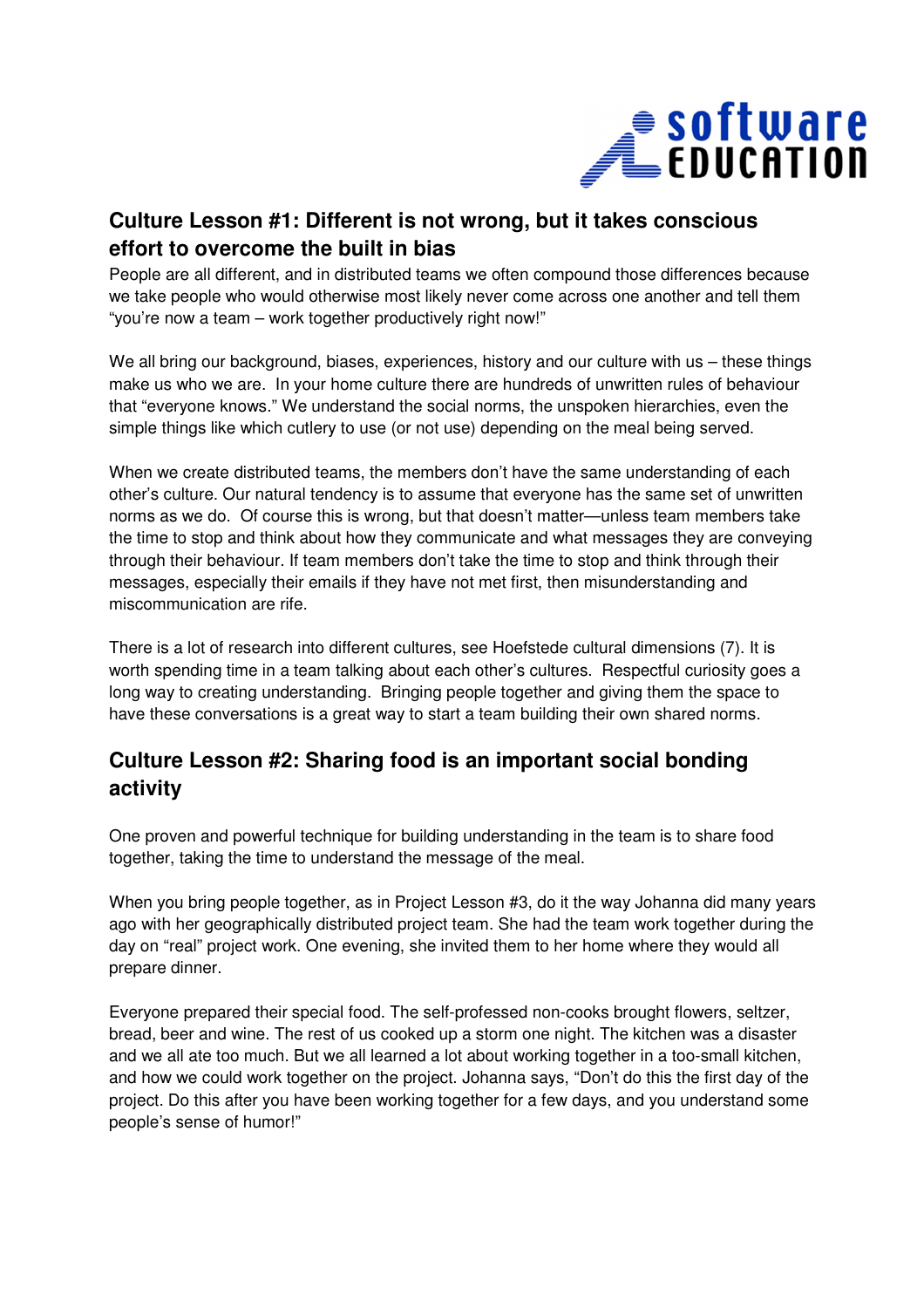

If we had not been together, we could never have had this experience, and it was high point of the week we had together. We referred to it again and again during that project. We learned that some people must wash knives by hand, and that issue never occurred to others. You might not think knife washing is a cultural difference, but we assure you, it can be.

For us, preparing food and sharing it was part of building the team. You don't have to go as far as we did. But take advantage of any opportunity when you visit any of your geographically distributed teammates to share a meal. Sharing food will bond you in a way that a call or email will not.

#### **Culture Lesson #3: Create team norms around risk and done**

When we taught the workshops, the participants often asked us, "How do we help our project teams get to "done" at the end of the iteration?" Another frequent question was "How do we get to the end of the project?"

Colocated teams have these problems also. But they can easily conduct retrospectives and examine their behaviors and artifacts. It's not so easy for a geographically distributed team to do so.

One of the most important ongoing discussions an agile geographically distributed team needs is to keep asking "What does done mean for us?" and "How do we manage our risks?". Define "done" for the story, for the iteration, for the release, for the project and for the program, and then make sure the definition of done is understood and agreed by all members of the team, and management who guide them.

We, Johanna and Shane, believe in small stories that you finish in one- or two-week iterations that you then demo to your product owner or customer. That's how you manage done and project risk. You have release criteria for the project (1). You never let your work in progress grow, and you know where the project as a whole is headed. You keep heading on a course, checking in with the customer. But, not every team believes in this approach.

So, keep having the conversation, "What does done mean for us?" and "How much risk can we take?" If you keep discussing done and risk, you will make the issues obvious. And, you will discover the cultural differences that often hide project risk until it explodes.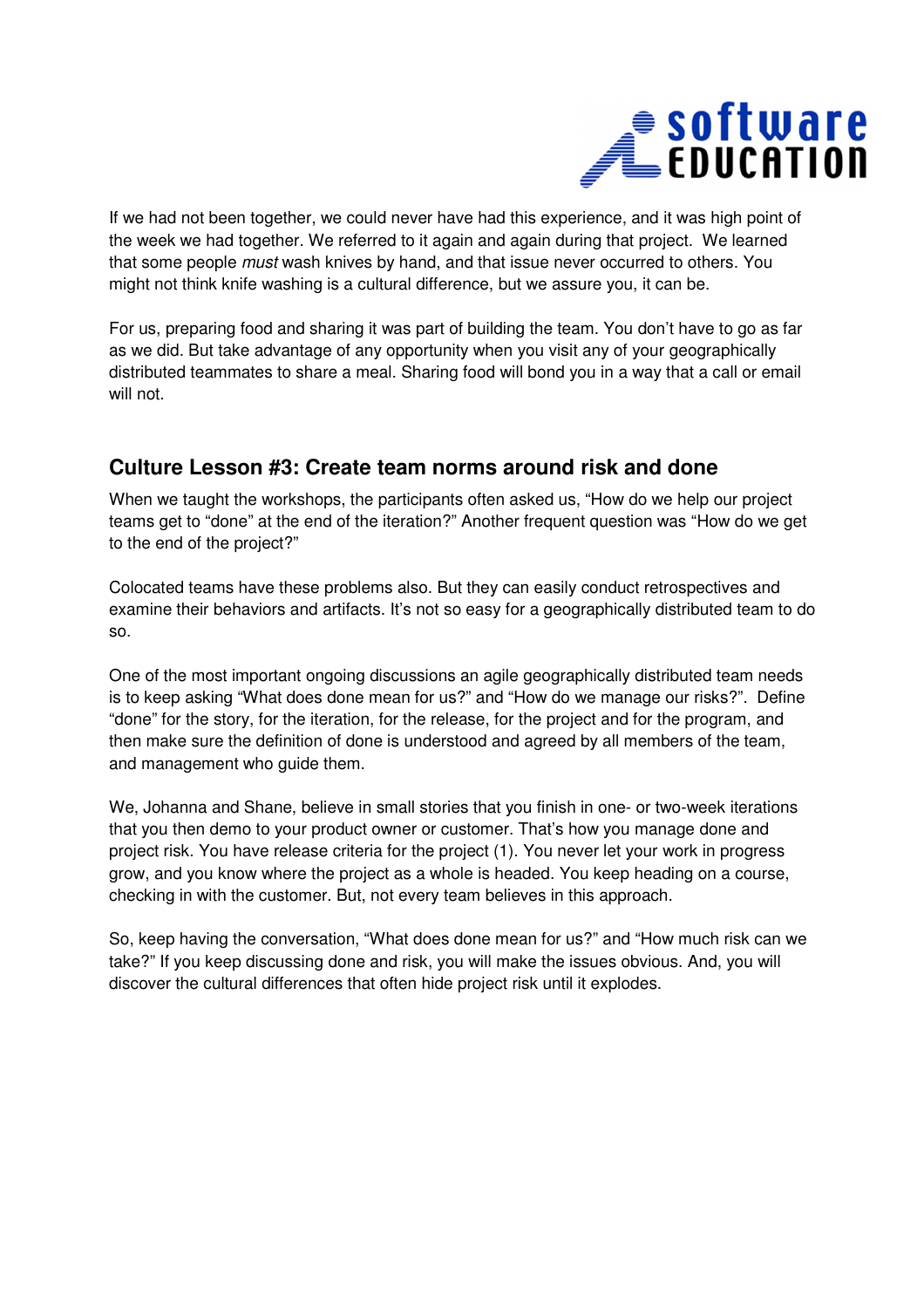

## **Geographically Distributed Agile is Not an Oxymoron**

You can make geographically distributed agile teams work. But you need to think about how to do it. Our lessons are:

- 1. Consider which agile approach you want to use. Do consider Scrum. But if you want to use Scrum with a new-to-agile team, do get training and use a coach. What we have seen to be an even better idea for many teams is to use an unbranded form of agile that fits their specific context. (8)
- 2. Make sure you have feature teams, not silo'd teams. There are smart people all over the world, and you should take advantage of them. But taking one person from here and one person from there and somehow calling those people a team as if they were items from a menu does not make them a team. Creating feature teams does work.
- 3. Outfit each team with all the infrastructure each team requires. Every team we teach this workshop to complains about this problem. We still shake our heads, and are still disappointed that we need to say this, but we still do. Infrastructure can even mean training. Don't expect that the person who can spell "agile" can do "agile."
- 4. Beg, plead, whine, do whatever you need to do to get the project team or the core program team together at the beginning of the project/program to learn who each other is and how to work together. You will recoup that money and time very quickly.
- 5. Most teams new to agile still have trouble with too-large stories. This occurs whether the team is geographically distributed or in the same room. The problem is exacerbated when the team is distributed. We recommend that the team moves to a one-week iteration and/or uses a kanban board so they can see and feel the work in progress and then eliminate work in progress.

# **Our Next Steps**

We are considering adding a workshop for managers, because many of the problems our participants encounter are management-generated. However, the managers don't feel the pain, so we have to find another way to reach the managers. And, many potential participants said, "We want this workshop as webinars, because we have no travel budget to attend a workshop that would help us fix our troubled projects!"

We are working on learning how to do experiential training online. So far, we don't know how. But we are open to suggestions.